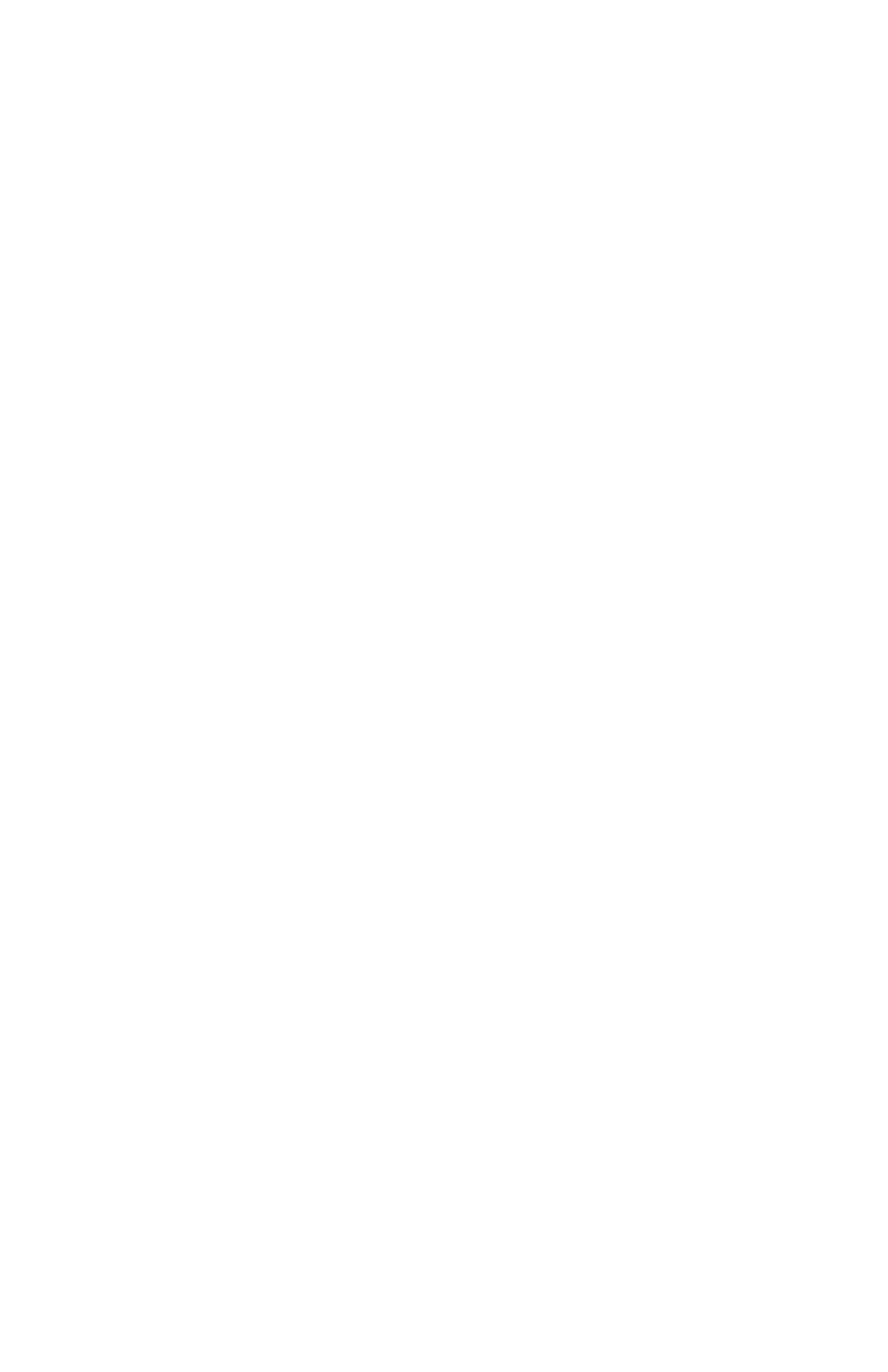## **STUDENTS BY DEMOGRAPHIC GROUP**

|                                   | Number of<br>Students* | $%$ of<br><b>Total</b> | % Change<br>from 2014 |
|-----------------------------------|------------------------|------------------------|-----------------------|
| African American                  | 659,074                | 12.6%                  | 1.25%                 |
| American Indian                   | 21,411                 | 0.4%                   | 6.30%                 |
| Asian                             | 201,738                | 3.9%                   | 6.47%                 |
| Hispanic                          | 2,714,266              | 52.0%                  | 2.02%                 |
| Pacific Islander                  | 7,085                  | 0.1%                   | 4.53%                 |
| White                             | 1,509,555              | 28.9%                  | $-0.14%$              |
| Two or More Races                 | 102,153                | 2.0%                   | 5.97%                 |
| <b>Total</b>                      | 5,215,282              | 99.9%                  | 1.55%                 |
| <b>Economically Disadvantaged</b> | 3,068,820              | 58.8%                  | $-0.75%$              |
| <b>Limited English Proficient</b> | 948,391                | 18.2%                  | 5.40%                 |

## **STUDENTS BY GRADE**

|                         | Number of<br>Students* | $%$ of<br><b>Total</b> | % Change<br>from 2014 |
|-------------------------|------------------------|------------------------|-----------------------|
| Kindergarten & Earlier  | 621,702                | 11.90%                 | $-1.22%$              |
| Elementary School (1-5) | 1,994,600              | 38.20%                 | 1.80%                 |
| Middle School (6-8)     | 1,154,515              | 22.10%                 | 1.15%                 |
| High School (9-12)      | 1,444,465              | 27.70%                 | 2.76%                 |
| <b>Total</b>            | 5,215,282              | 99.90%                 | 1.55%                 |

## **STUDENTS BY PROGRAM**

|                     | Number of<br>Students* | $%$ of<br><b>Total</b> | % Change<br>from 2014 |
|---------------------|------------------------|------------------------|-----------------------|
| Bilingual/ESL       | 930,737                | 17.8%                  | 5.94%                 |
| Career & Technology | 1,209,784              | 23.2%                  | 6.07%                 |
| Gifted & Talented   | 397,159                | 7.6%                   | 1.33%                 |
| Special Education   | 442,476                | 8.5%                   | 1.76%                 |

**\*Number of Students** from Fall 2014 Snapshot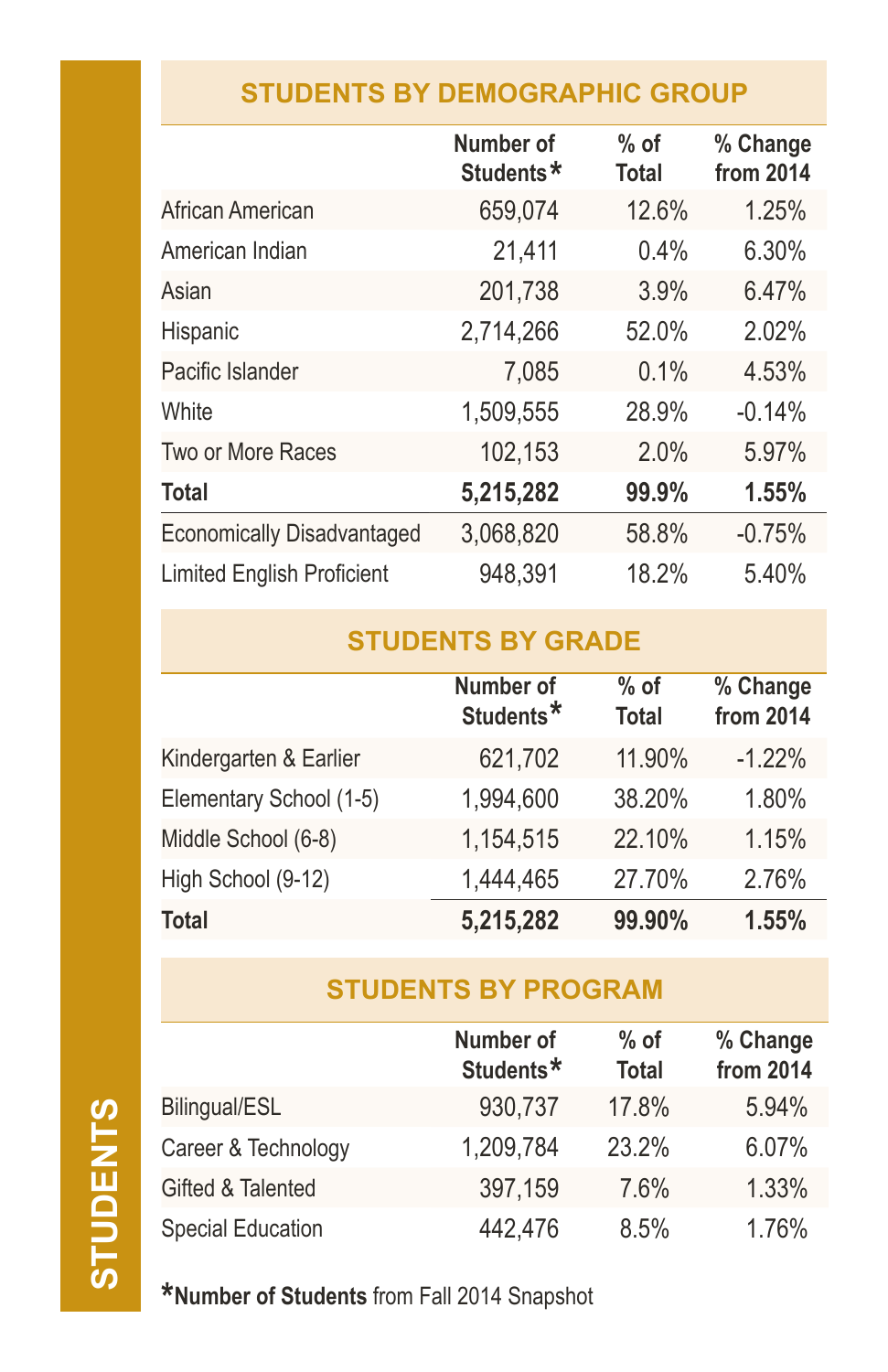| <b>2013-14 ATTENDANCE RATE</b> |                                   |                           |                                    |                                             |  |
|--------------------------------|-----------------------------------|---------------------------|------------------------------------|---------------------------------------------|--|
| All                            | <b>African</b><br><b>American</b> | <b>American</b><br>Indian | Asian                              | <b>Hispanic</b>                             |  |
| 95.9%                          | 95.6%                             | 95.4%                     | 97.8%                              | 95.7%                                       |  |
|                                | <b>Pacific</b><br><b>Islander</b> | White                     | <b>Two or More</b><br><b>Races</b> | <b>Economically</b><br><b>Disadvantaged</b> |  |
|                                | 95.7%                             | 96.0%                     | 96.0%                              | 95.5%                                       |  |

### **COMPLETION GRADES 9-12 (CLASS OF 2014)**

|                                   | <b>Graduated</b> | Rec'd<br><b>GED</b> | Cont'd<br>H.S. | <b>Dropped</b><br>Out (4-yr.) |
|-----------------------------------|------------------|---------------------|----------------|-------------------------------|
| African American                  | 84.2%            | 0.6%                | 5.3%           | 9.8%                          |
| American Indian                   | 87.1%            | 1.1%                | 4.0%           | 7.9%                          |
| Asian                             | 94.8%            | 0.1%                | 2.7%           | 2.4%                          |
| Hispanic                          | 85.5%            | 0.8%                | 5.6%           | 8.2%                          |
| Pacific Islander                  | 88.9%            | 0.5%                | 3.7%           | 7.0%                          |
| White                             | 93.0%            | 0.9%                | 2.5%           | 3.6%                          |
| Two or More Races                 | 91.2%            | 0.7%                | 3.2%           | 4.8%                          |
| <b>State</b>                      | 88.3%            | 0.8%                | 4.3%           | 6.6%                          |
| <b>Economically Disadvantaged</b> | 85.2%            | 0.9%                | 5.0%           | 9.0%                          |

#### **2013-14 DROPOUTS BY ETHNICITY GRADES 7-8 AND 9-12**

|                                   | Grade<br>7-8 | <b>Annual</b><br><b>Dropout</b><br>Rate | Grade<br>$9 - 12$ | Annual<br><b>Dropout</b><br>Rate |
|-----------------------------------|--------------|-----------------------------------------|-------------------|----------------------------------|
| African American                  | 447          | 0.4%                                    | 5,868             | 3.1%                             |
| American Indian                   | 15           | 0.5%                                    | 147               | 2.3%                             |
| Asian                             | 30           | 0.1%                                    | 411               | 0.7%                             |
| Hispanic                          | 3,036        | 0.8%                                    | 19,306            | 2.7%                             |
| Pacific Islander                  | 10           | 1.0%                                    | 61                | 3.0%                             |
| White                             | 403          | 0.2%                                    | 5,218             | 1.1%                             |
| Two or More Races                 | 33           | 0.2%                                    | 373               | 1.5%                             |
| <b>State</b>                      | 3,974        | 0.5%                                    | 31,384            | 2.2%                             |
| <b>Economically Disadvantaged</b> | 3,314        | 0.7%                                    | 20,592            | 2.6%                             |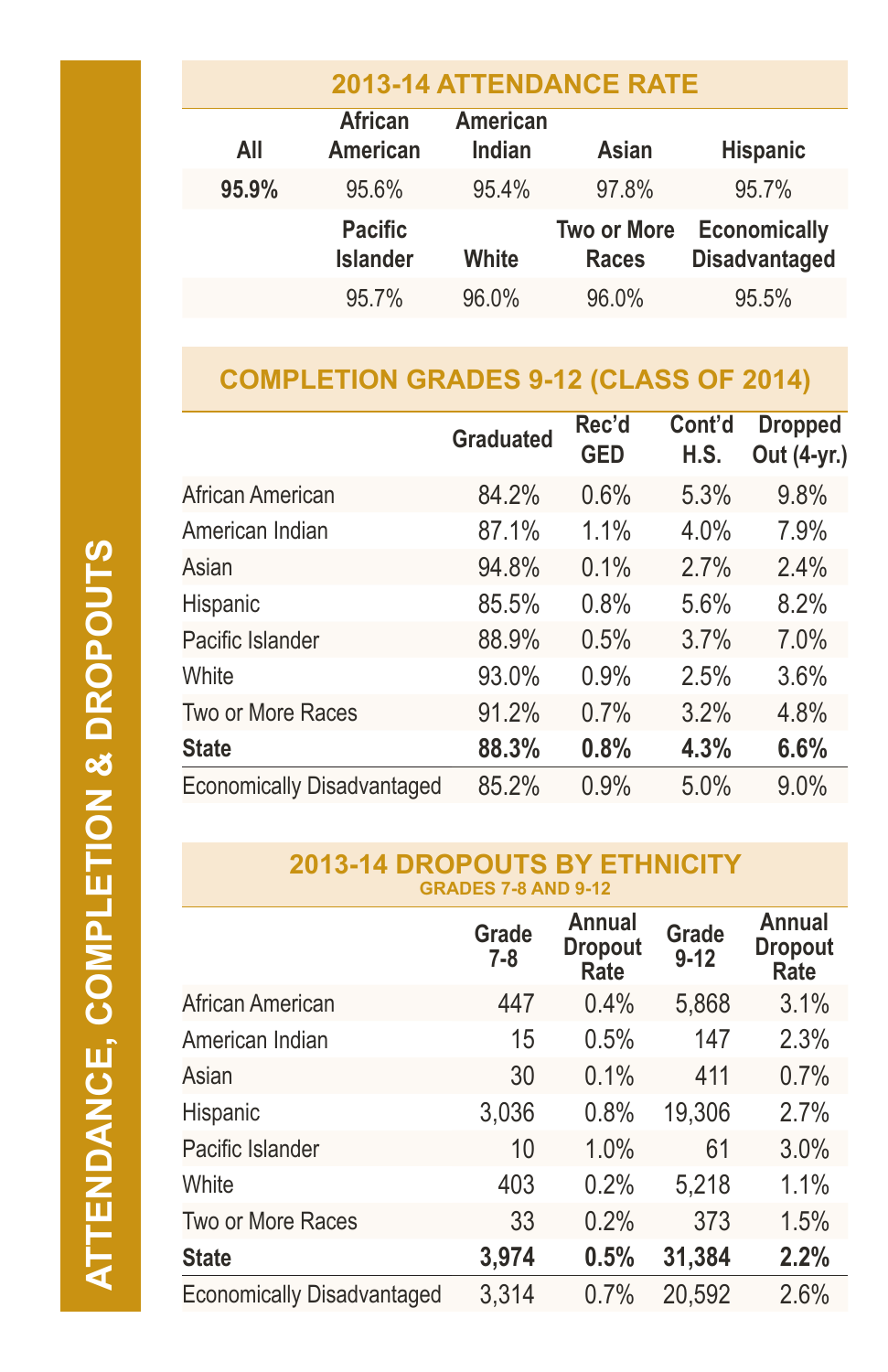#### **ACCOUNTABILITY INDICATOR PHASE-IN 1 LEVEL II OR ABOVE INCLUDES GRADES 3-12**

|                   | All<br><b>Tests</b> | Reading | <b>Math</b> | Writing | <b>Science</b> | <b>Social</b><br>Studies |
|-------------------|---------------------|---------|-------------|---------|----------------|--------------------------|
| <b>ALL</b>        | 77%                 | 77%     | 81%         | 72%     | 78%            | 78%                      |
| African American  | 68%                 | 68%     | 71%         | 62%     | 68%            | 70%                      |
| American Indian   | 77%                 | 77%     | 80%         | 71%     | 79%            | 79%                      |
| Asian             | 92%                 | 92%     | 96%         | 91%     | 93%            | 93%                      |
| <b>Hispanic</b>   | 72%                 | 72%     | 78%         | 66%     | 73%            | 72%                      |
| Pacific Islander  | 80%                 | 79%     | 83%         | 79%     | 81%            | 81%                      |
| White             | 87%                 | 88%     | 90%         | 81%     | 89%            | 87%                      |
| Two or More Races | 85%                 | 86%     | 87%         | 79%     | 86%            | 86%                      |
| Econ. Disady.     | 69%                 | 70%     | 75%         | 63%     | 71%            | 69%                      |

#### **END-OF-COURSE EXAMS PHASE-IN 1 LEVEL II OR ABOVE INCLUDES GRADES 8-12**

|                   | English I | English II | Algebra I | <b>Biology</b> | <b>U.S. History</b> |
|-------------------|-----------|------------|-----------|----------------|---------------------|
| <b>ALL</b>        | 71%       | 72%        | 81%       | 91%            | 91%                 |
| African American  | 63%       | 62%        | 71%       | 87%            | 86%                 |
| American Indian   | 70%       | 73%        | 80%       | 90%            | 91%                 |
| Asian             | 88%       | 86%        | 96%       | 97%            | 96%                 |
| <b>Hispanic</b>   | 65%       | 67%        | 78%       | 89%            | 88%                 |
| Pacific Islander  | 74%       | 73%        | 83%       | 93%            | 93%                 |
| White             | 83%       | 84%        | 90%       | 96%            | 96%                 |
| Two or More Races | 80%       | 82%        | 87%       | 96%            | 95%                 |
| Econ. Disadv.     | 63%       | 64%        | 75%       | 88%            | 86%                 |

**2015 STAAR 2015 STAAR**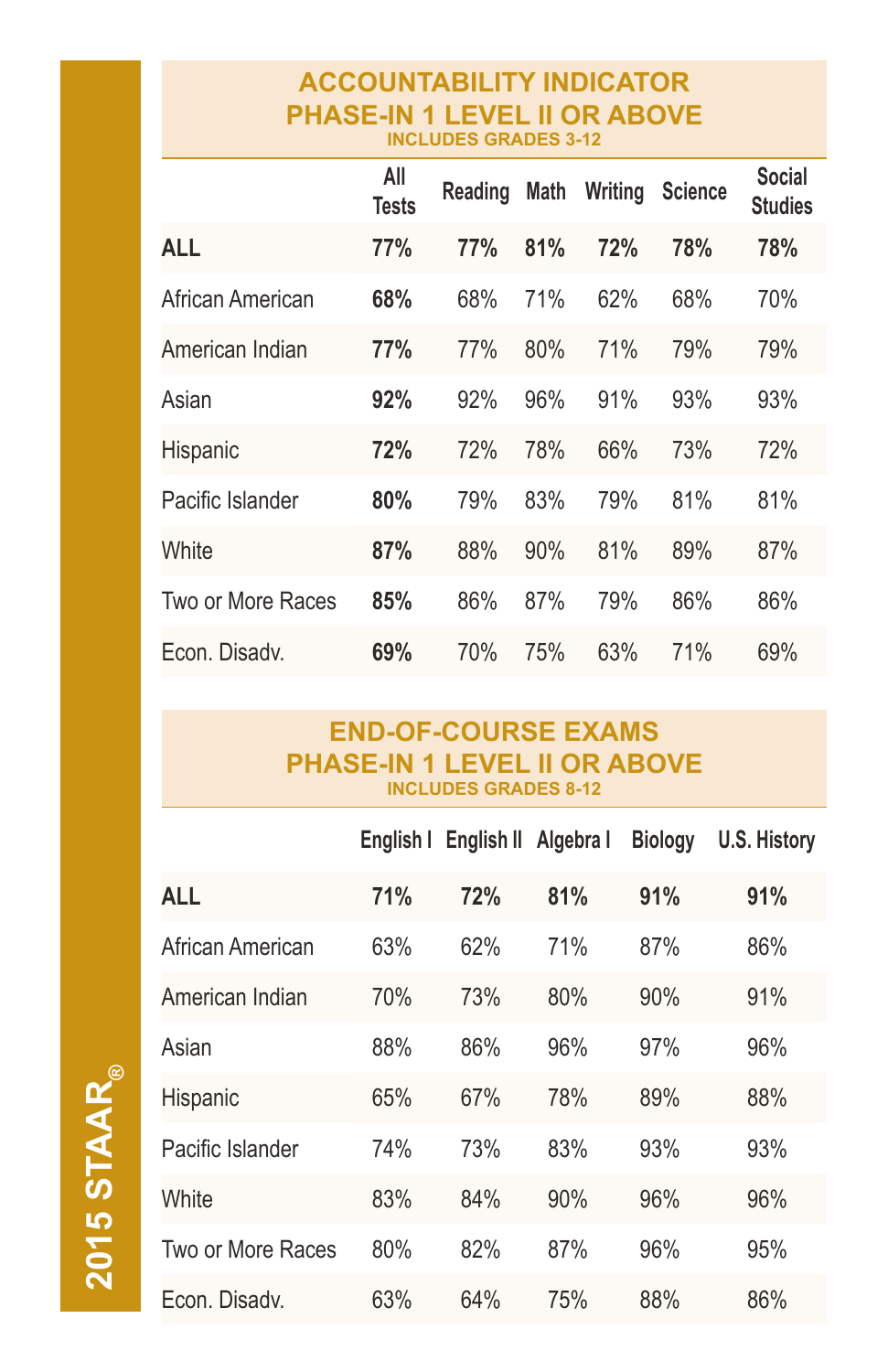# **DISTRICT RATINGS (INCLUDING CHARTERS)**

|                                 | <b>Districts</b> | % of Total |
|---------------------------------|------------------|------------|
| <b>Met Standard/Alternative</b> | 1,152            | 94.5%      |
| Met Standard                    | 1,120            | 91.9%      |
| Met Alternative Standard        | 32               | 2.6%       |
| <b>Improvement Required</b>     | 55               | 4.5%       |
| <b>Not Rated</b>                | 12               | 1.0%       |
| <b>Total Districts/Charters</b> | 1,219            | 100.0%     |

# **CAMPUS RATINGS (INCLUDING CHARTERS)**

|                                 | <b>Campuses</b> | % of Total |
|---------------------------------|-----------------|------------|
| <b>Met Standard/Alternative</b> | 7,476           | 86.5%      |
| Met Standard                    | 7,206           | 83.3%      |
| Met Alternative Standard        | 270             | 3.1%       |
| <b>Improvement Required</b>     | 603             | 7.0%       |
| <b>Not Rated</b>                | 567             | 6.6%       |
| <b>Total Districts</b>          | 8,646           | 100.0%     |

| <b>2014-15 SCHOOL FIRST RATINGS</b><br>Based on School Year 2013-14 Data |                                     |            |     |                  |
|--------------------------------------------------------------------------|-------------------------------------|------------|-----|------------------|
|                                                                          | <b>Charters</b><br><b>Districts</b> |            |     |                  |
|                                                                          | Count                               | % of Total |     | Count % of Total |
| Pass                                                                     | 1.012                               | 98.83%     | 167 | 91.76%           |
| Substandard Achievement                                                  | 12                                  | 1.17%      | 15  | 8.24%            |
| Total                                                                    | 1.024                               | 100.00%    | 182 | 100.00%          |

Charters revoked in 2014-2015 did not receive Charter FIRST ratings.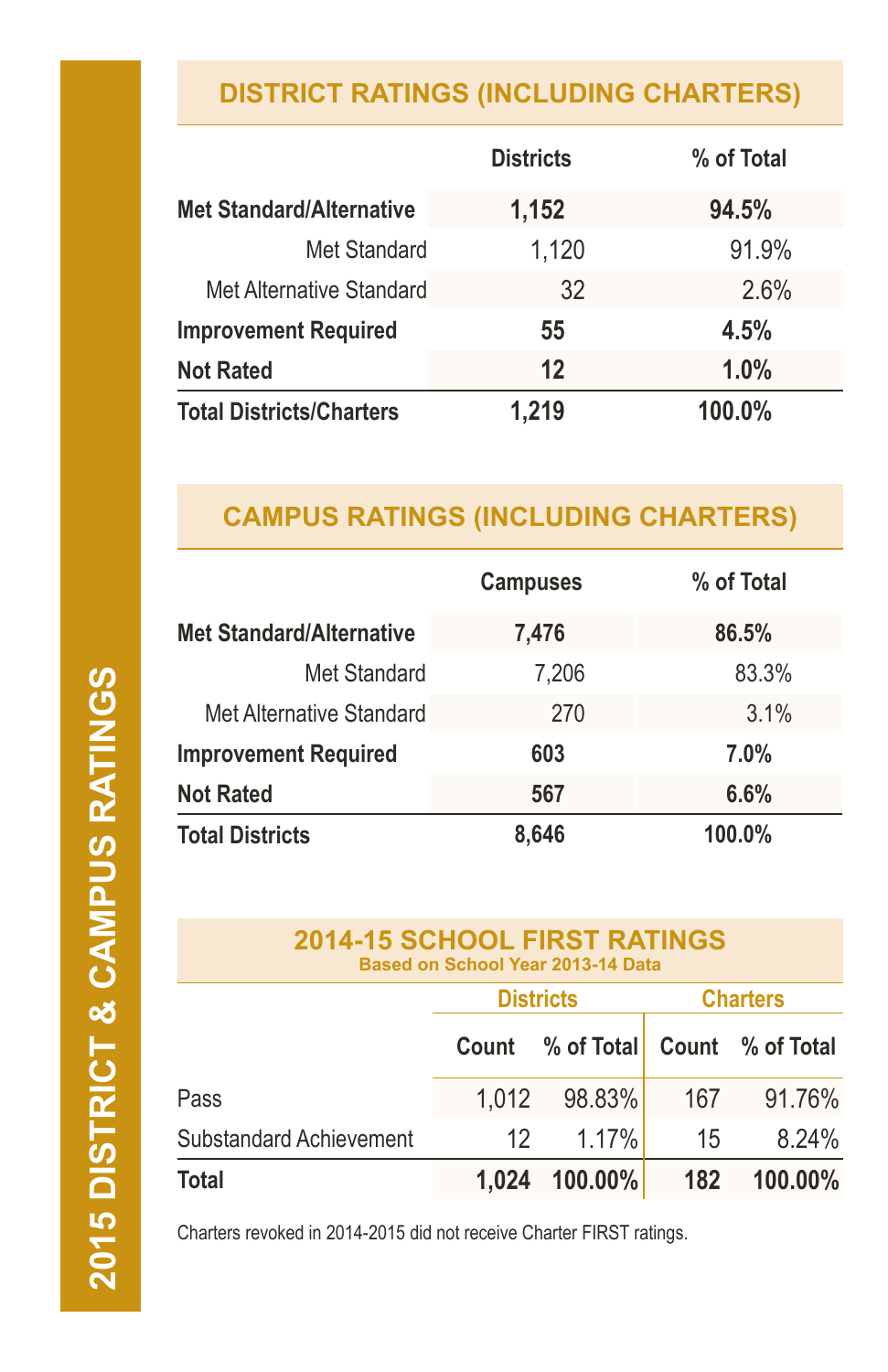| URADUAIEJ<br><b>CLASS OF 2014</b> |                                     |                           |  |  |
|-----------------------------------|-------------------------------------|---------------------------|--|--|
|                                   | <b>Graduates</b><br>(incl. Sp. Ed.) | All<br><b>Graduates %</b> |  |  |
| African American                  | 38,046                              | 12.6%                     |  |  |
| American Indian                   | 1,278                               | 0.4%                      |  |  |
| Asian                             | 12,420                              | 4.1%                      |  |  |
| Hispanic                          | 141,907                             | 46.8%                     |  |  |
| Pacific Islander                  | 401                                 | 0.1%                      |  |  |
| White                             | 103,764                             | 34.2%                     |  |  |
| Two or More Races                 | 5,293                               | 1.7%                      |  |  |
| Total                             | 303,109                             | 100%                      |  |  |
| Distinguished Achievement         | 45,324                              | 15.0%                     |  |  |
| Recommended H.S.                  | 205,830                             | 67.9%                     |  |  |
| Minimum                           | 48,435                              | 16.0%                     |  |  |
| Individualized Education Program  | 3,520                               | 1.2%                      |  |  |
| <b>Total</b>                      | 303,109                             | 100.0%                    |  |  |
| <b>Total Special Education</b>    | 23,654                              | 7.8%                      |  |  |

**GRADUATES**

#### **COLLEGE ADMISSIONS TESTING CLASS OF 2014**

|                   | % Tested | <b>SAT Average</b> | <b>ACT Average</b> |
|-------------------|----------|--------------------|--------------------|
| African American  | 69.7%    | 1255               | 17.5               |
| American Indian   | 61.6%    | 1417               | 20.8               |
| Asian             | 91.7%    | 1650               | 25                 |
| Hispanic          | 60.9%    | 1306               | 18.5               |
| Pacific Islander  | 70.6%    | 1404               | 20.6               |
| White             | 69.1%    | 1557               | 23.1               |
| Two or More Races | 71.0%    | 1524               | 22.3               |
| <b>State</b>      | 66.3%    | 1417               | 20.6               |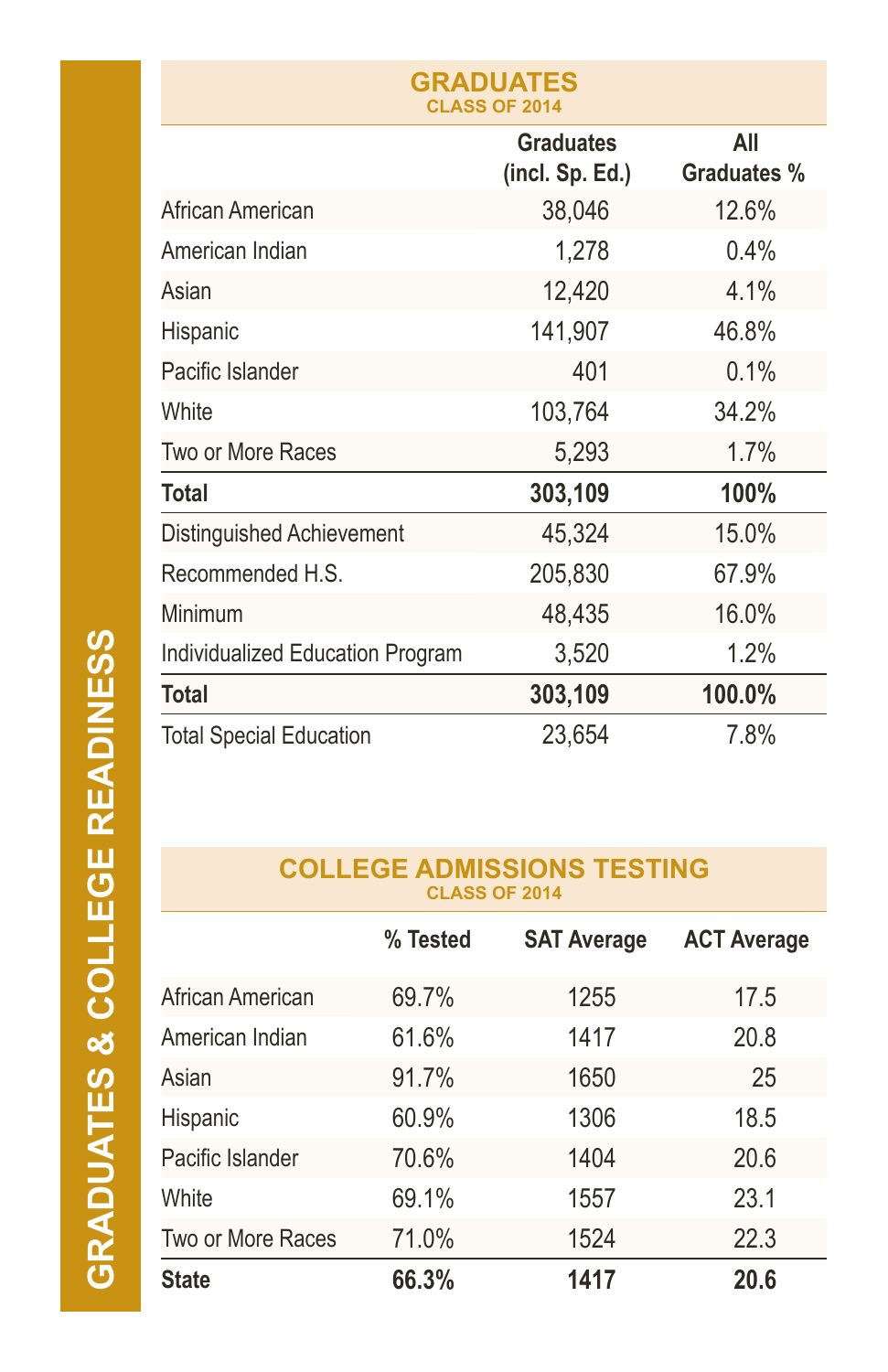### **COMMISSIONER OF EDUCATION**

## **TEXAS EDUCATION AGENCY**

### **20 EDUCATION SERVICE CENTERS**

## **1,024 DISTRICTS / 195 CHARTER OPERATORS**

| <b>Size</b>   | <b>Enrollment</b><br><b>(Spring 2015)</b> | Number of<br><b>Districts/Charters</b> | % of All<br><b>Students</b> |
|---------------|-------------------------------------------|----------------------------------------|-----------------------------|
| 50,000 & Over | 1,498,720                                 | 18                                     | 28.64%                      |
| 25,000-49,999 | 1,124,404                                 | 30                                     | 21.49%                      |
| 10,000-24,999 | 967,171                                   | 60                                     | 18.49%                      |
| 5,000-9,999   | 526,390                                   | 75                                     | 10.06%                      |
| 3,000-4,999   | 346,642                                   | 90                                     | 6.63%                       |
| 1,600-2,999   | 299,128                                   | 138                                    | 5.72%                       |
| 1,000-1,599   | 185,310                                   | 148                                    | 3.54%                       |
| 500-999       | 174,959                                   | 245                                    | 3.34%                       |
| Under 500     | 109,341                                   | 415                                    | 2.09%                       |
| <b>Total</b>  | 5,232,065                                 | 1,219                                  | 100.00%                     |

## **8,656 CAMPUSES (INCLUDING 613 CHARTERS)**

| Ċ                                                                                                                     |
|-----------------------------------------------------------------------------------------------------------------------|
| I                                                                                                                     |
| I                                                                                                                     |
|                                                                                                                       |
| <b>Service Service</b>                                                                                                |
|                                                                                                                       |
|                                                                                                                       |
| <b>Contract Contract Contract Contract Contract Contract Contract Contract Contract Contract Contract Contract Co</b> |
|                                                                                                                       |
|                                                                                                                       |
| Í                                                                                                                     |
| ľ                                                                                                                     |
| I                                                                                                                     |
|                                                                                                                       |
|                                                                                                                       |
|                                                                                                                       |

| <b>Campus Type</b>                | <b>Enrollment</b><br><b>(Spring 2015)</b> | Number of<br><b>Campuses</b> | % of All<br><b>Students</b> |
|-----------------------------------|-------------------------------------------|------------------------------|-----------------------------|
| <b>High School</b>                | 1,382,647                                 | 1,507                        | 26.43%                      |
| Junior High School                | 201,347                                   | 299                          | 3.85%                       |
| <b>Middle School</b>              | 901,857                                   | 1,354                        | 17.24%                      |
| <b>Elementary School</b>          | 2,552,971                                 | 4,585                        | 48.79%                      |
| <b>Elementary &amp; Secondary</b> | 192,900                                   | 903                          | 3.68%                       |
| Other Grade Group                 | 343                                       | 8                            | 0.01%                       |
| <b>Total</b>                      | 5,232,065                                 | 8,656                        | 100.00%                     |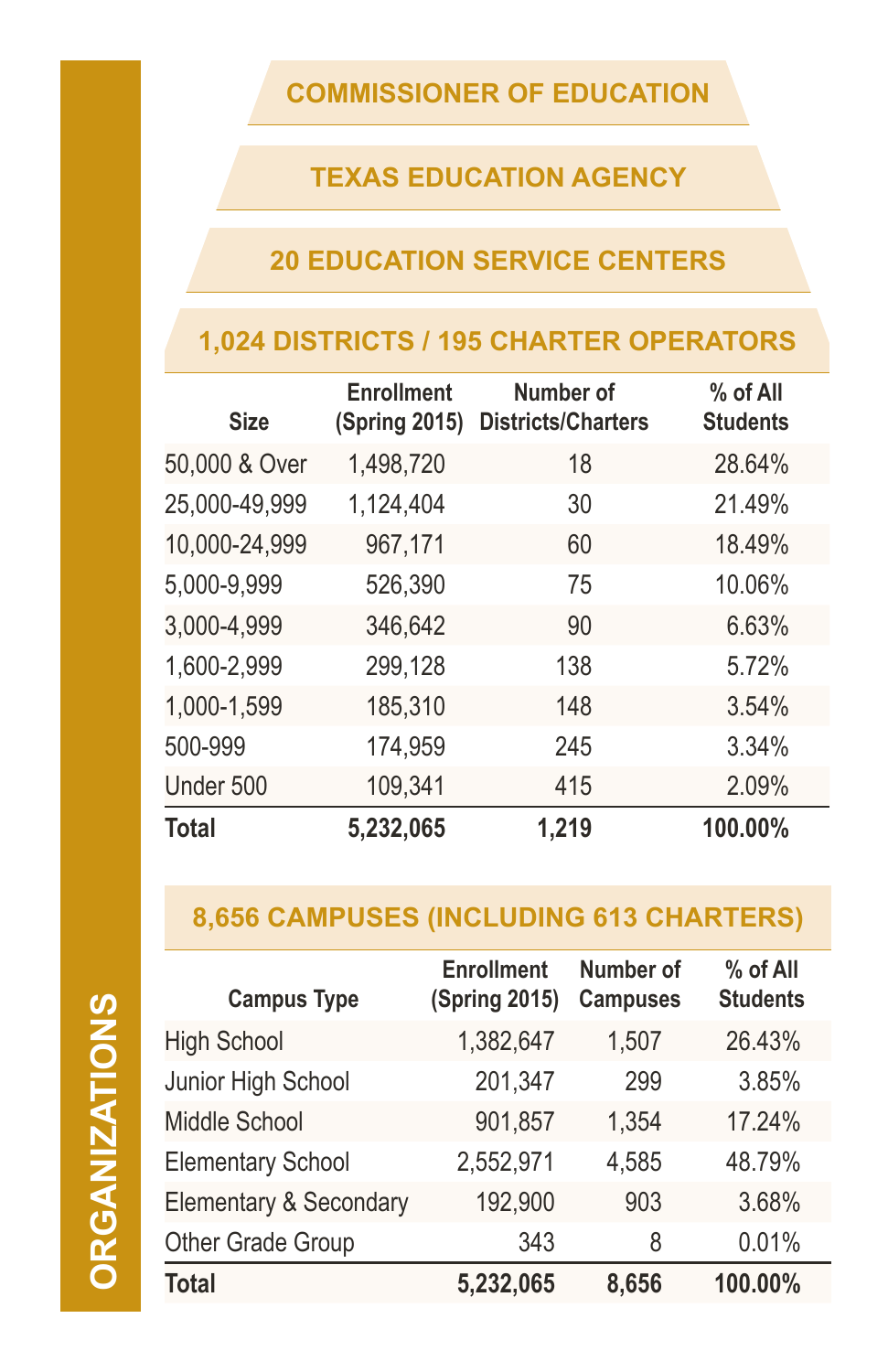# **DISTRICT STAFF BY CATEGORY**

|                               | <b>Full-Time Equivalents</b> | Avg. Base Salary |
|-------------------------------|------------------------------|------------------|
| <b>Teachers</b>               | 342,192                      | \$50,715         |
| <b>Campus Administration</b>  | 19,680                       | \$74,292         |
| <b>Central Administrators</b> | 6,995                        | \$96,907         |
| <b>Professional Support</b>   | 65,119                       | \$59,791         |
| <b>Total Professionals</b>    | 433,986                      |                  |
| <b>Educational Aides</b>      | 64,641                       | \$19,586         |
| <b>Auxiliary Staff</b>        | 174,514                      | \$24,237         |
| <b>Total Staff</b>            | 673,140                      |                  |

# **TEACHER PROFILES**

|            |                   | <b>Full-Time Equivalents</b> | % of Total |
|------------|-------------------|------------------------------|------------|
| Gender     | Female            | 262,244                      | 76.6%      |
|            | Male              | 79,948                       | 23.4%      |
|            | African American  | 33,864                       | 9.9%       |
|            | American Indian   | 1,245                        | 0.4%       |
|            | Asian             | 4,891                        | 1.4%       |
| Ethnicity  | Hispanic          | 87,715                       | 25.6%      |
|            | Pacific Islander  | 759                          | 0.2%       |
|            | White             | 210,045                      | 61.4%      |
|            | Two or More Races | 3,675                        | 1.1%       |
|            | <b>First Year</b> | 29,256                       | 8.5%       |
|            | 1-5 years         | 89,247                       | 26.1%      |
| Experience | 6-10 years        | 77,168                       | 22.6%      |
|            | $11-20$ years     | 91,891                       | 26.9%      |
|            | $20+$ years       | 54,629                       | 16.0%      |

PERSONNEL **PERSONNEL**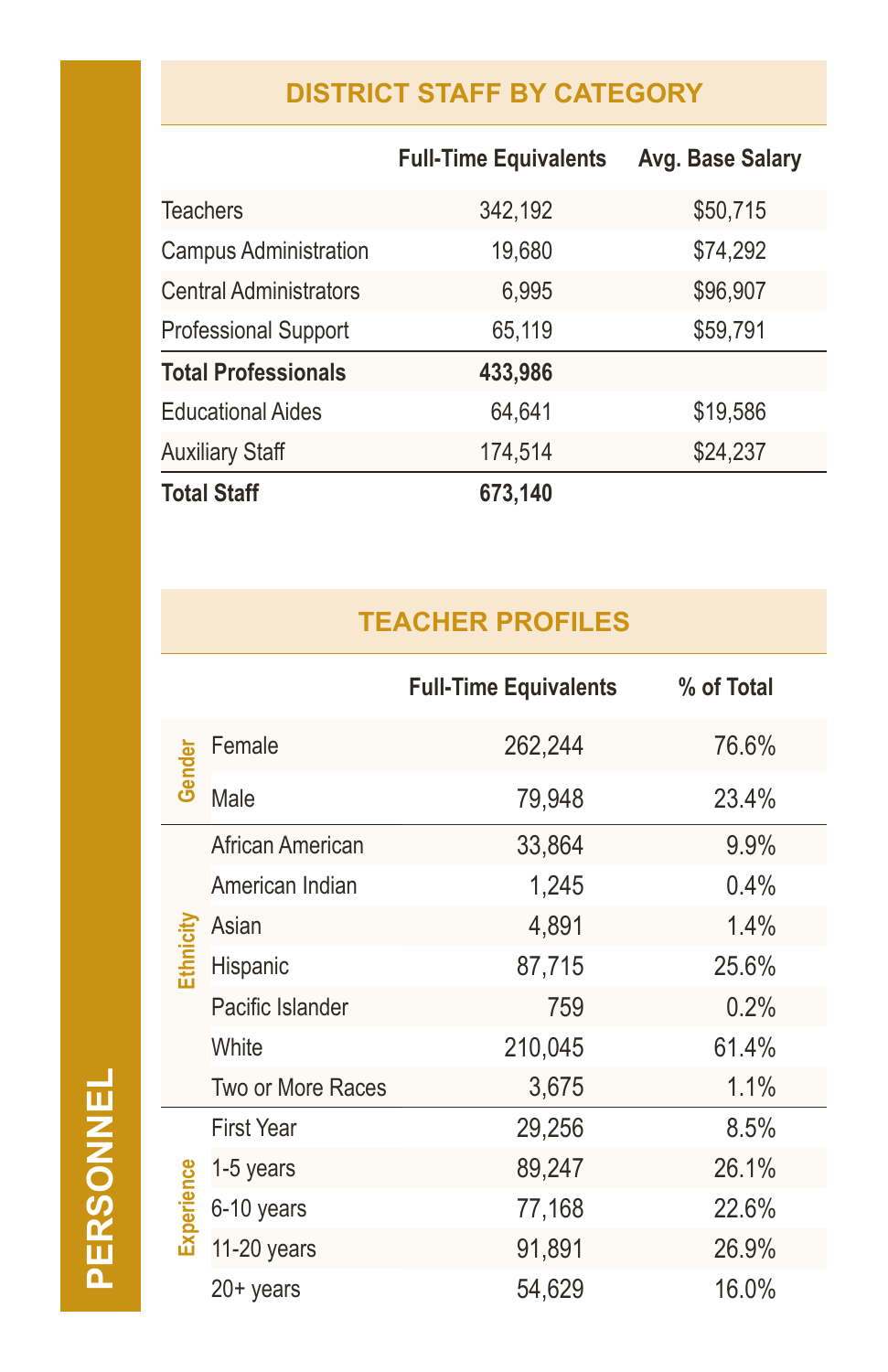## **DISTRICT REVENUE (ACTUAL 2013-14)**

#### **By Source**

| 48.0%<br>Local<br>\$25.66 billion | 41.4%<br><b>State</b><br>\$22.11 billion<br>10.6%<br><b>Federal</b><br>\$5.66 billion |
|-----------------------------------|---------------------------------------------------------------------------------------|
| Total Revenue (100%)              | \$53,430,049,163                                                                      |
| Average Local Adopted Tax Rate    | \$1.25                                                                                |
| Total Revenue Per Student         | \$10,406                                                                              |

#### **DISTRICT EXPENDITURES (ALL FUNDS 2013-14)**

**By Function** (as percent of total operating expenditures)



| <b>Total Expenditures</b>                       | \$56,334,211,074 |
|-------------------------------------------------|------------------|
| <b>Total Expenditures Per Student</b>           | \$10,971         |
| <b>Total Operating Expenditures</b>             | \$44,633,165,100 |
| <b>Total Operating Expenditures Per Student</b> | \$8,692          |
|                                                 |                  |

**FINANCES FINANCES**